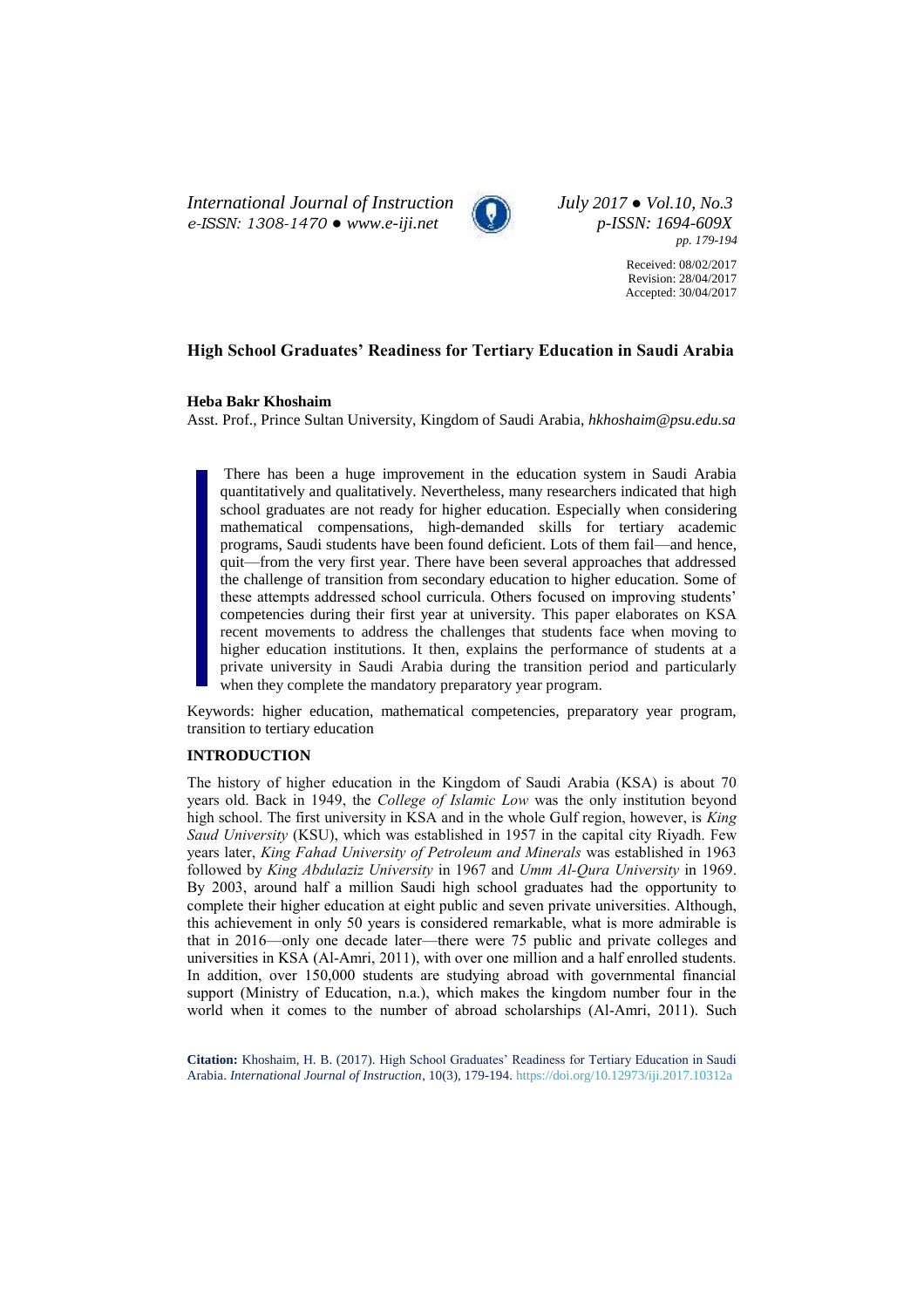numbers speak of the commitments to higher education and exemplify the efforts to achieve such improvement.

### **The Problem**

Despite the outstanding improvement in the quantity of higher education institutions in the kingdom, educational stakeholders have soon realized that not all those who join higher education institutions succeed! Many high school graduates are not ready for college (AlMoshari AlSaud, 2012; Alnatheer, 2009; Hastings, 2012). When we consider mathematical skills—a high-demanded talent at most undergraduate programs—many students are found deficient (AlHarbi, 2012; Khoshaim & Ali, 2015-a). Saudi media has consistently indicated that high school graduates lack practical and technical skills, which make it convincing that high school graduates cannot survive college-level mathematics courses (Khoshaim & Ali, 2015-b).

#### **Consequences of the Problem**

Most university-level academic programs nowadays are mathematically-intensive. Actually, mathematical compensations are considered as a major factor behind students' success at universities, especially during their first year. This argument is supported by numerous research findings (Uyar & Güngörmüş, 2011). Moreover, most higher education institutions take into account an applicant's mathematical skills before admission. Students' struggle during first year at college results in stress, demotivation, and even depression. Some students might have the ability to pick up the missing skills and get on track in their academic programs. In fact, Dimitrov and AlHarbi (2012) suggested in their analysis on a sample from a Saudi university that students' performance after three semesters is better that their performance in their first semester. For others, however, the struggle caused them to change their major or even quit education. Unfortunately, higher education institutions are held accountable of dropout rates (Lobo, 2012). In addition, dropout rates affect economic status of higher education institutions. Hence, KSA is committed to enhance and improve the quality of its educational system (Oxford Business Group, 2012). The goal of this paper is twofold: First, to discuss KSA recent approaches to address the challenges that Saudi students face when moving to higher education institutions. Second, the paper uses descriptive statistics to explain students' performance during the *Preparatory Year Program* (PYP), a mandatory program for students joining higher education in KSA.

# **METHOD**

The goals of this paper were achieved in two stages.

**Stage I:** The first goal of the study was to elaborate on KSA recent approaches to address the challenges that Saudi students face when moving to higher education institutions. In this stage, the researcher collected data through previous reports, official documentaries and research findings to give an intensive review of the history of education at KSA; then, the researcher examined, analysed, and compared mathematical high school curricula 20 years ago and now to understand the processes that have been applied by different stakeholders to address the transition challenge.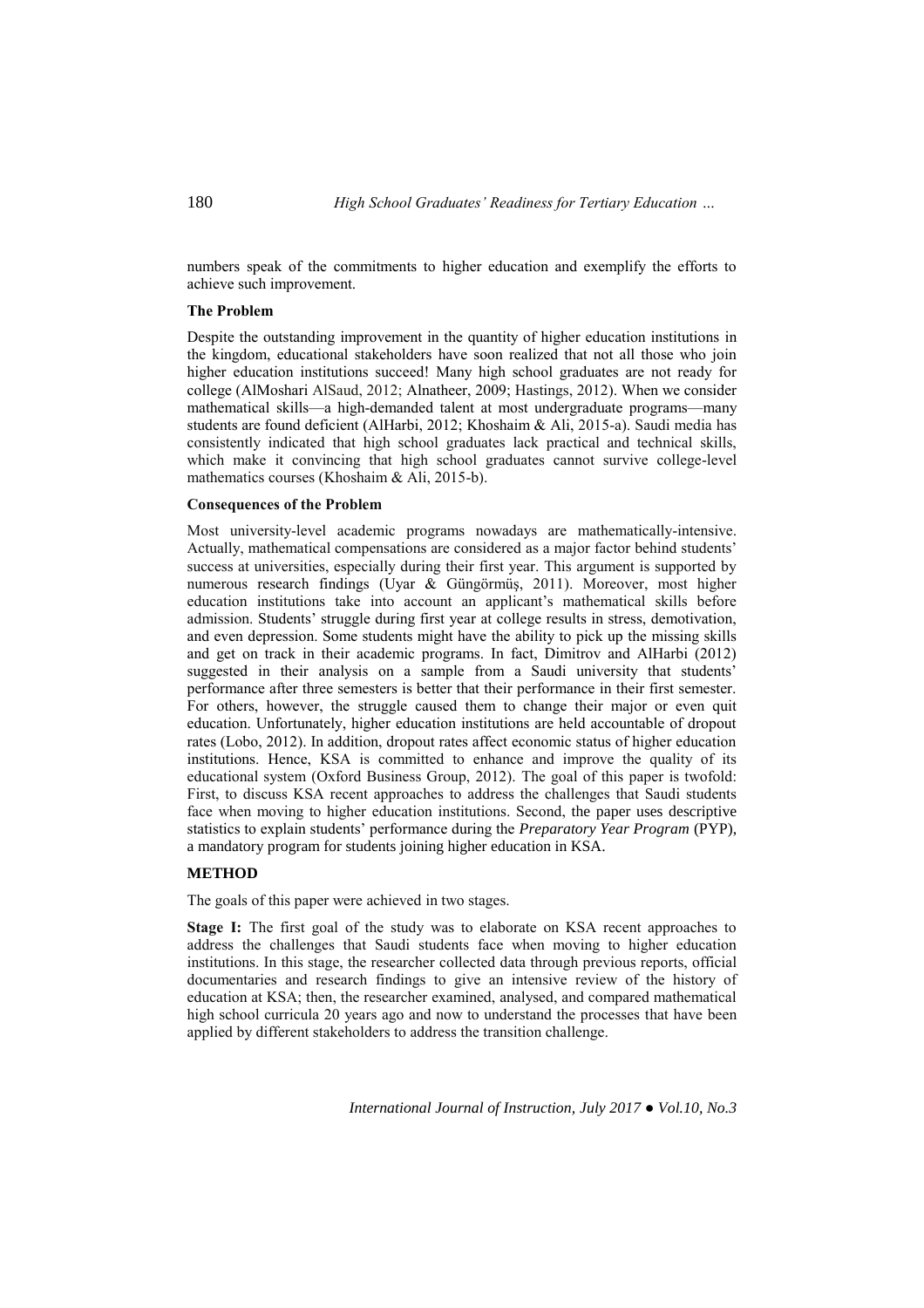**Stage II:** The second goal of the study was to explain students' performance during the *Preparatory Year Program* (PYP). To achieve this goal the researcher looked at students' performance at a private university. First, all students who were admitted during the two consecutive years 2011-2012 and 2012-2013 were considered. Students were admitted to PYP only after satisfying the admission criteria at the university. Then, the researcher analyzed the data and excluded those who did not complete the PYP, those who withdraw from the university, and those who did not take mathematics during the PYP program. Finally, a random sampling techniques was used to select a total of 1200 students (746 female and 454 male) from this set of students who successfully completed the PYP.

This study used descriptive statistics to explain students' performance during PYP. Mean, standard deviations, minimum and maximum were computed for all students in the random sample. The main variable used is the *Grade Point Average* of students upon completing PYP. Moreover, the researcher examined the grade distribution and passing percentages of the mathematics courses offered in the PYP and specifically in these two years. Although the study focused only on one private university, the study considered all admitted students who satisfy the criteria of the research and then the sample selected was totally random. Moreover, the grade analysis techniques for mathematics courses included all sections for all mathematics courses in the PYP, which support the validity of the data.

#### **FINDINGS**

#### **STAGE I FINDINGS**

#### **Education in the Kingdom: Then and Now**

#### **Then**

### *Curricula and pedagogy*

Since the beginning of schools in the kingdom, elementary through middle and secondary education is free of charge for all students. Curricula are unified across all schools and among all subjects under the supervision of the Ministry of Education. For example, all students in Grade 4 learn *long division* in their mathematics class. They explore *linear equation with one variable* in Grade 7 and geometry concepts in Grade 10, whereas they learn about trigonometric functions in Grade 11 and study basic calculus concepts in Grade 12. The contents of curricula as a whole are greatly appreciated by educators and meet international standards (Alshehri & Ali, 2016). However, pedagogy, the presentation of knowledge, and the focus on certain subjects over others have been highly criticized (Khashoggi, 2014). It was believed that the curriculum was not implemented as intended (Excellence Research Center of Science and Mathematics Education, 2011). The educational culture in classrooms was what is known as *spoon feeding* education. "*I will show you how to solve it and you follow*"; this was the default approach. Saudi students at all levels wanted to be given knowledge instead of searching for it themselves. The classroom environment was teacher-centered (McMullen, 2014). Students lacked abstract, critical and analytical skills needed to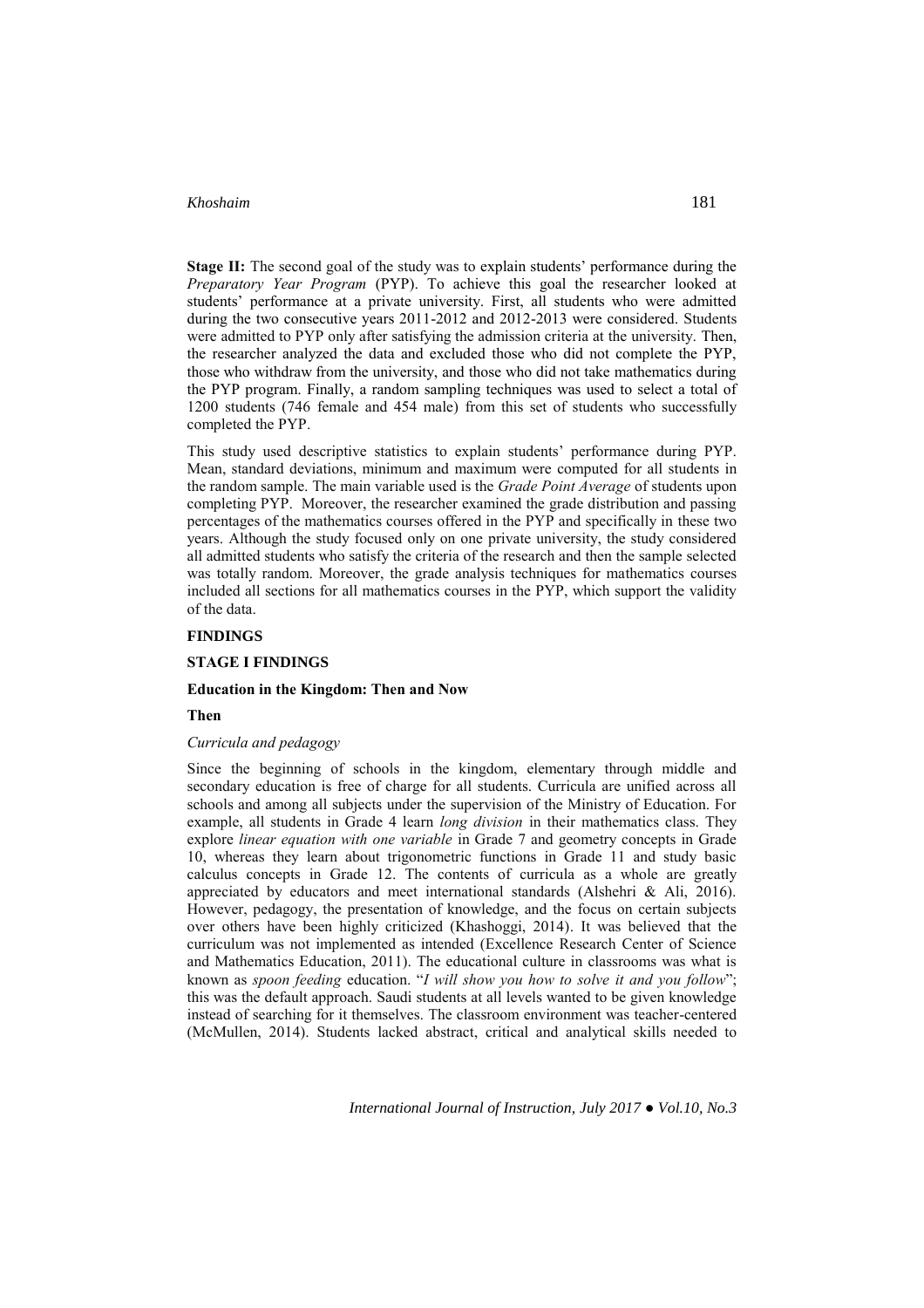address high level tasks (AlHarbi, 2012). They were more comfortable with procedural, few-steps, one-solution problems. They did not challenge themselves, but rather followed teacher's instruction and applied steps to reach the *right answer*, with very little thoughts about why it was *the right answer*. In fact, mathematics teachers avoided students' struggle when they address a cognitively demanding task; they provide immediate help with the very first sign of confusion, discomfort, or struggle. Teachers tried to maintain a comfortable, stress-free environment by giving away unnecessary hints (Alsaeed, 2012).

# *The Language of Instruction*

The official language in KSA is Arabic. Hence, the instructional language at all secondary schools is Arabic, with an exception to few international private schools. This means that in mathematics classes, students learn mathematics terminologies, symbols, phrases and concepts only in Arabic. For example, consider a simple trigonometry task such as: Solve the following equation:

 $\cos x - 1 = 0$ 

This task was written in Grade 11 mathematics textbook as in Figure 1. English, on the other hand, was only introduced as a second language in schools in Grade 7. It was believed that many high school graduates were almost English illiterate. Moreover, many English language in-service teachers are considered insufficiently trained (Al-Seghayer, 2014).

أوجد مجموعة الحل للمعادلة التالية: جتا س – ١ = ٠

Figure 1 Trigonometry Task in Arabic

#### *Assessment and Readiness*

To assess students' readiness to graduate from secondary education, KSA used to apply a unified assessment system. A national high-stake, large-scale examinations were applied on all students ready to graduate from high school. The Ministry of Education was the sole responsible party of such examinations. To increase security and to ensure validity and fairness, the same assessment items were used for all subjects. In other words, students in Grade 12 had to take the same exam for every subject at exactly the same time and duration during a particular predetermined announced period. Upon successfully passing the exam for each subject, a high school diploma could be issued. To choose the assessment items, the Ministry of Education formed a national committee consisting of members from all provinces of the kingdom every year. Some high school teachers might be chosen as members of the committee. However, non-member teachers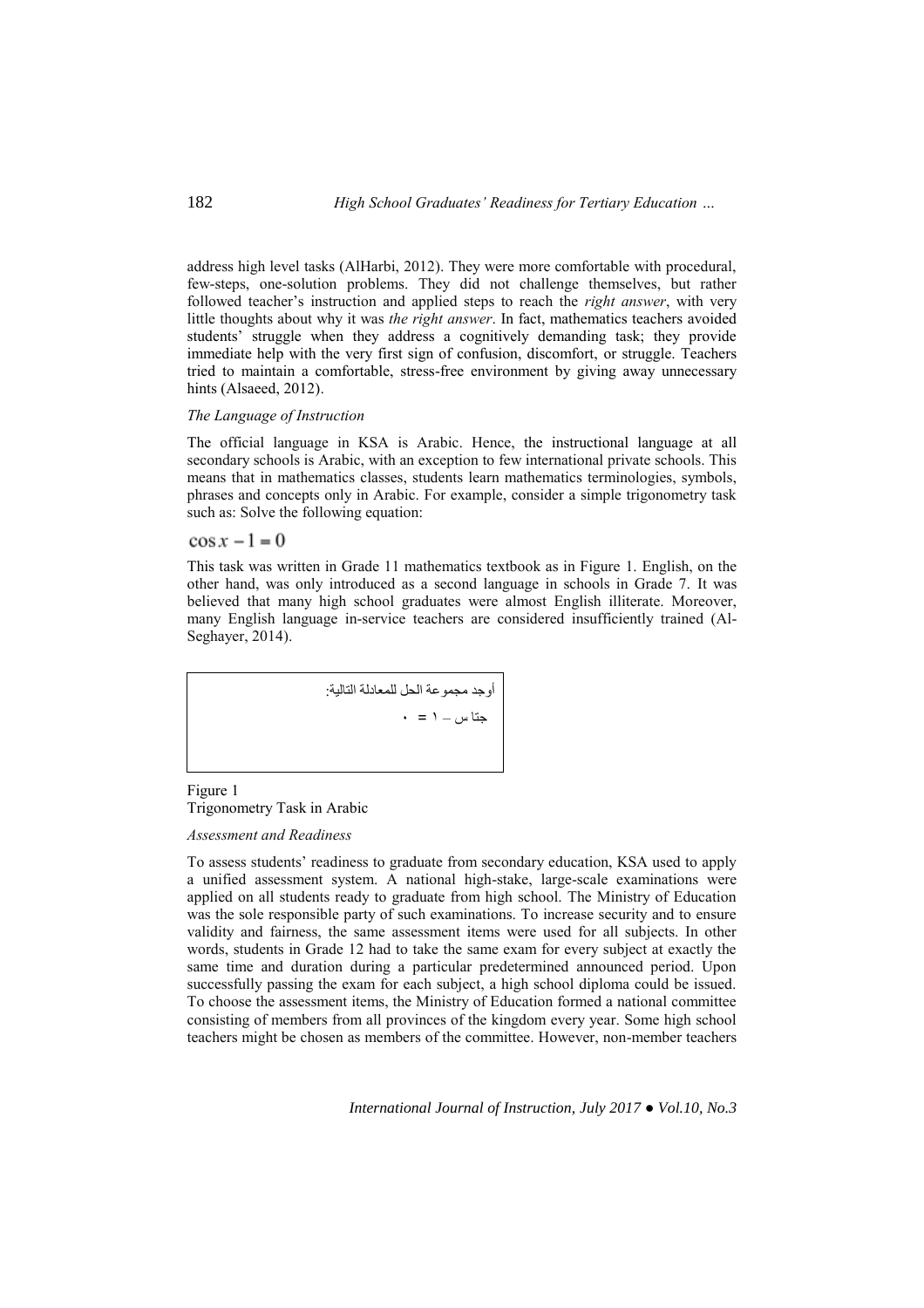would see the exam items for the first time only when they were being distributed to students in the examination hall. Because Saudi Arabia applies unified curricula in all schools and for all subjects, this process was not only possible, it also supported the internal validity of the exams. Upon passing all exams, the student was granted a *High School Diploma*, which is used for admission to universities. The Grade Point Average (GPA) of high school was the only indicator of a student's proficiency, knowledge, or readiness.

#### **Now**

The population of the kingdom has grown from 21,392 million in 2000 to over 32 million in 2016. Around 50% of the citizens are below 25. Hence, the expansion with regard to the number of schools or universities is somehow expected. The number of schools has grown from 3200 schools in 1970 to 23000 schools in 2000 and more than 50000 schools in 2016 (Ministry of Education, 2015). However, while quantity is on track, quality of graduates is of concern. Critiques have raised their concerns against the educational system and the quality of instructions. This is why the whole system has gone through a rapid transformation, which includes changing curricula at all levels.

#### *Curricula and Pedagogy: Addressing the Challenge*

Students in higher education are expected to be independent, pursue knowledge from several references, and address cognitively demanding tasks. However, unified curricula and textbooks in secondary education, straightforward tasks, and challenge-less learning atmosphere caused high school graduates to be resistant to higher education environment. This resulted in stress, low performance, and in many cases, quitting education after the first year of university. Students were not ready for the new environment's demands, and the way they were taught in schools was to blame to a great extent. Hence, KSA curricula have gone through a tremendous change in 2010. Mathematics textbooks now include world problems, cognitively demanding tasks and applied procedures. In fact, a recent study showed over 90% compatibility between mathematical contents taught in early secondary schools in KSA and the *National Council of Teachers of Mathematics* standards (Alshehri & Ali, 2016). Moreover, pedagogy has been transformed. Teachers are asked to address students' problemsolving skills. They must encourage students to focus on analysis and critical thinking and address this in their assessment procedures (Alsaeed, 2012). Alsaeed indicated that mathematics teachers now encourage mathematical discourse, high-level tasks and multiple solutions. Mathematical classrooms today are full of collaboration, discussion, and group work. In other words, teachers are focusing on student-centered classroom instead of teacher-centered classroom (Asaeed, 2012). They encourage students' engagement, foster mathematical discourse, and promote high level thinking.

### *The Language of Instruction: Addressing the Challenge*

Because English is considered the language of science and technology in most parts of the world, Saudi stakeholders "consider the value of English as highly practical; opportunistic and prestige" (Rahman & Alhaisoni, 2013, p. 114). In fact, English now is number one official taught and spoken foreign language in the Kingdom (Al-Seghayer,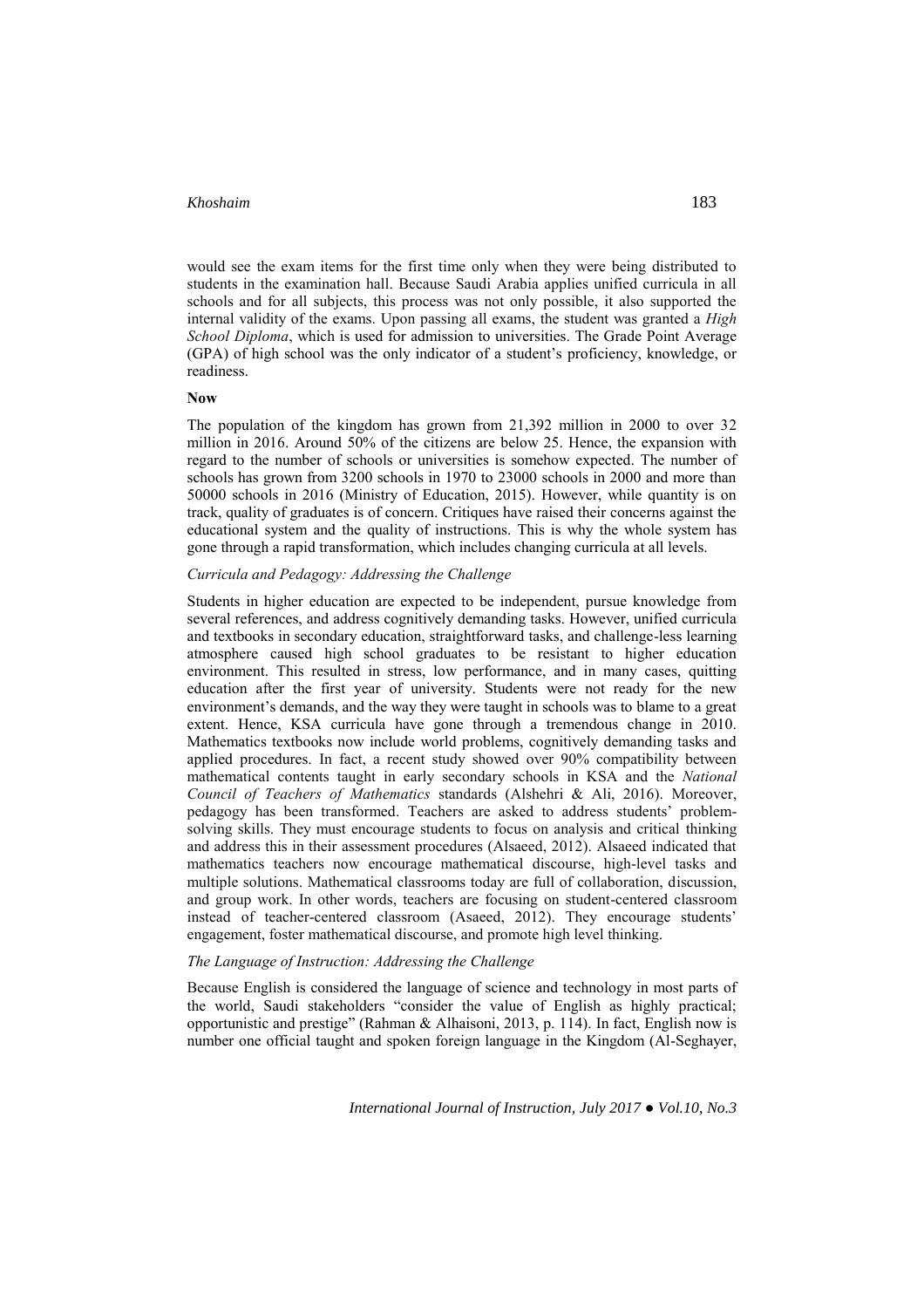2014) and the language of instruction in most academic programs in higher education institutions (McMullen, 2014), especially engineering and science programs. However, through all secondary education, the language of instruction is Arabic only. Hence, when high school graduates join universities, they face a problem to understand even mathematical terminologies and symbols. A student will fail to solve the task  $\cos x - 1 = 0$  just because he/she does not understand what *Cos* means and what is needed by the word *solve.* To address this language barrier, English is now introduced in schools as a second language from Grade 4 in all public schools. In addition, starting in 2010, a rapid change occurred in all secondary school curricula (Ministry of Education, n.d.). Mathematics textbooks introduced English mathematical terminology and symbols gradually along with their Arabic analogy in all school mathematics and science textbooks. The task itself and the language of instruction remain to be Arabic, though. For example: Figure 2 represents a Grade 10 geometry task in 2015 mathematics textbook. Students need to use the below diagram and the properties of congruent triangles to find the value of the angles  $x$ ,  $y$ , and  $z$ . Two decades ago, this task two decades ago contained only pure Arabic terminology, alphabetic or numbers. Now, it contains symbols like *x* and *y* and capital letters such as A, B and C, although the instruction and heading of the task itself is in Arabic. Another example is shown in Figure 3, where the mathematics concept (*Providing Triangle Congruent*) is written in both languages. The goal is to get students to be familiar with the language and terminology to prepare them for a gradual movement to higher education.



Figure 2 Geometry task with English numbers and symbols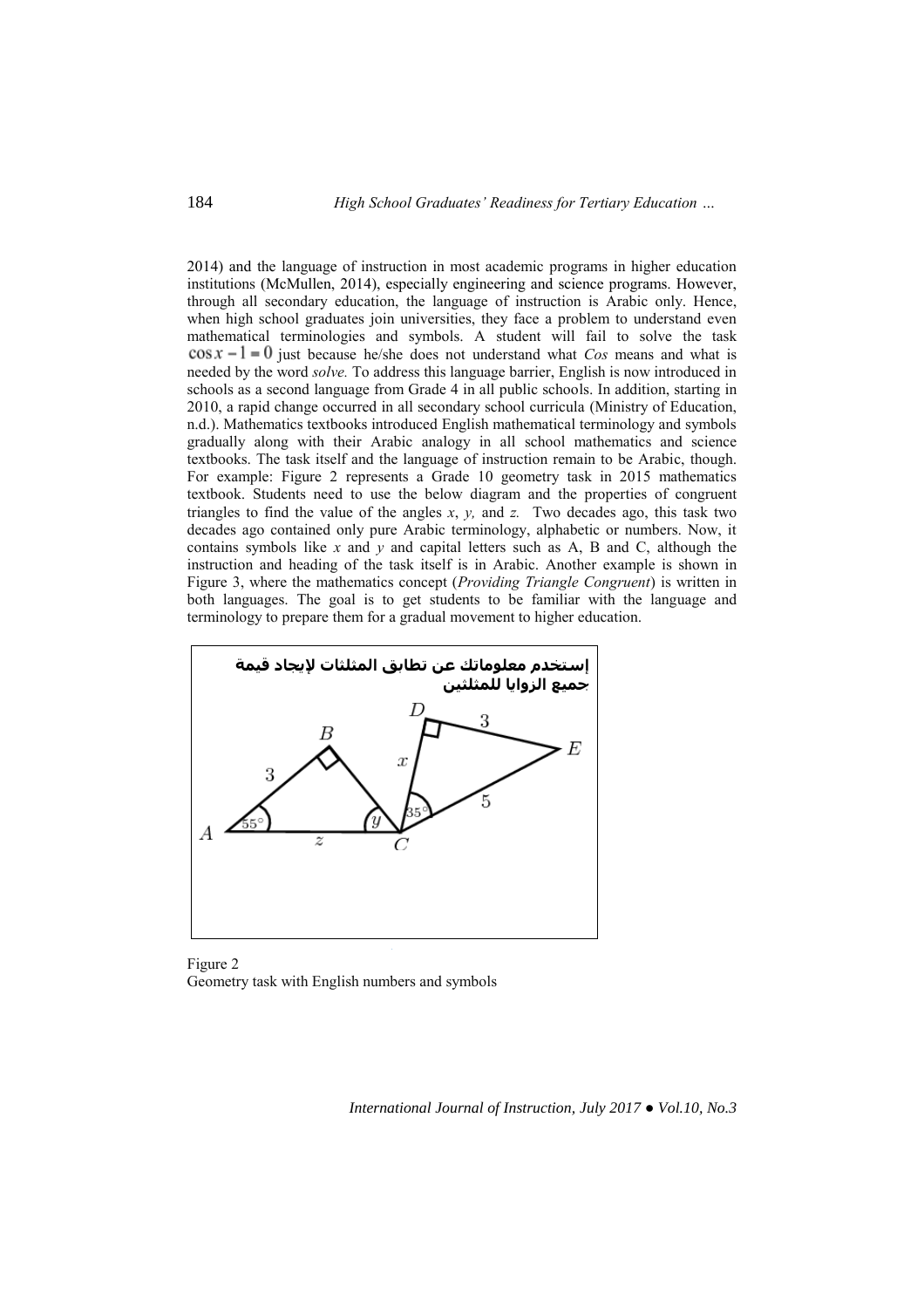

# Heading in both languages Arabic and English

#### *Assessment and Readiness: Addressing the Challenge*

With the expansion of the number of schools and students, it was clear that the assessment process should be addressed. The unified assessment process was no longer easily maintained and administered. Moreover, stakeholders realized that graduating from high school does not mean joining a university. High school graduates might not be even interested in higher education, not to mention being ready for it. Research results supported the relationship between high school GPA (HSGPA) and students' achievements when they join higher education institutions (Alnahdi 2015; AlQataee & AlHarbi, 2012; Atkinson & Geiser, Zwick & Sklar, 2005). However, other research studies supported the use of other admission criteria to higher education institutions, such as standardized examinations (Patterson, Mattern, & Swerdzeskwi, 2012). For example: The *General Certificate of Education Advanced Level (GCE-A Level)* in the United Kingdom, *The National Center test* in Japan, *the Baccalauréat* in France, and *Öğrenci Seçme Sinavi* in Turkey are used to provide admission tickets to higher education institutions. Considering the practice in many parts of the world, Saudi educators and policy makers argued that high school diploma should not be the only admission criteria to universities. Hence, Saudi Arabia designed and implemented their own national standardized examinations.

Starting 2000, the *National Center for Assessment in Higher Education* (NCAHE) has been established. It is a nation-wide independent quality assurance and accreditation commission that is given the responsibility to detect student's potential abilities, academic skills, and readiness to higher education. Since 2000, admission to higher education institutions depends on three independent criteria: high school grade point average, the score of an aptitude test (*General Aptitude Test*) and the score of an achievement test (*Standard Achievement Admission Test*). Both the *General Aptitude Test* (GAT) and the *Standard Achievement Admission Test* (SAAT) are designed and offered by NCAHE. GAT has two parts: verbal and quantitative. GAT quantitative part measures students' ability to criticize and critique in general but not necessarily solve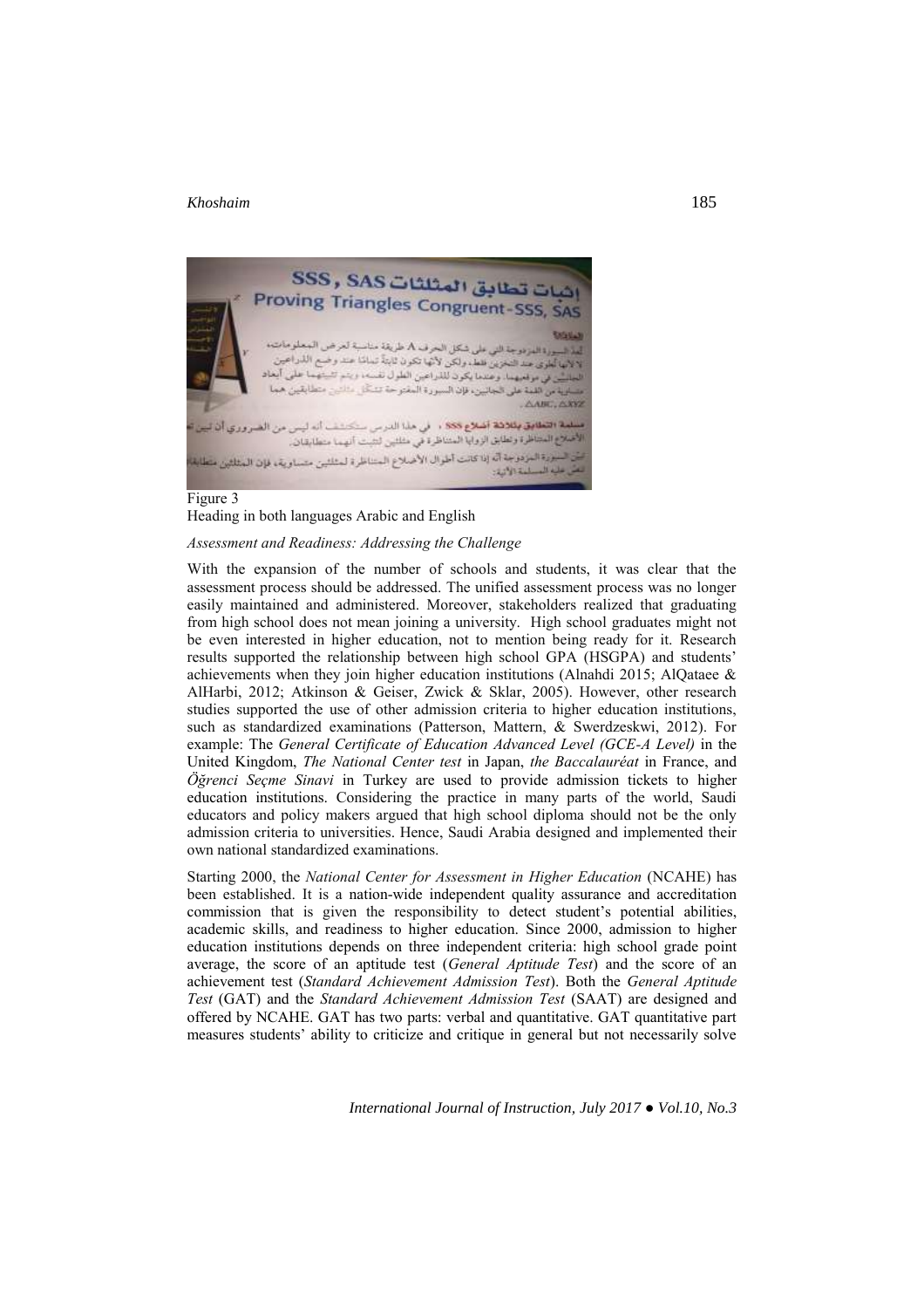direct specific mathematical problems. However, SAAT will examine their skills with regard to knowledge learned in high school by addressing questions from the content itself. It is argued that the establishment of NCAHE helped in addressing some criticism facing by the educational system in the kingdom (Alnatheer, 2009) by improving the selection process at higher education institutions. Since the establishment of the NCAHE, several Saudi researchers examined the effectiveness of the new standardized assessment procedure. Research findings supported the validity of the SAAT and GAT tests as predictors of students' knowledge and skills (Alnahdi, 2015; Al-Owidha, 2013; AlQataee & AlHarbi, 2012; Khoshaim & Ali, 2015-a; Dimitrov & AlHarbi, 2014). AlQataee and AlHarbi's study examined data from nine public universities, and concluded that 50% of the variance of students' performance is due to SAAT, 44% of the variance of students' performance is due to HSGPA and 41% of the variance of students' performance is due to GAT. In addition, Khoshaim & Ali (2015-b) looked at data from a private university and suggested that 34% of the variance in mathematics performance of first year students is explained by GAT. Moreover, the GAT has been supported as a highly reliable assessment test with internal reliability reaching 90% (AlQataee, 2012). It was also suggested that GAT is a better predictor than HSGPA when it comes to students' graduation rather than their achievements in their first year (Alnahdi, 2015).

# **THE PREPARATRY YEAR PROGRAM**

However, addressing secondary school curricula, transforming pedagogy and supporting the selection process to higher education institutions are not enough. Hence, KSA decided to provide additional support to students in their first year at higher education. Because, it was recognized that one of the very important tools to ease transition is to address students' readiness and to develop an independent learning habits (Bergsten, Jablonka, & Ashjari, 2016), hence, the *Preparatory Year Program* (PYP) was established in all public and private higher education institutions. The PYP is one full academic year of preparatory education addressing mathematics, English language proficiency, computational skills, and personal development skills (Ministry of Education, n.d.). Students can join academic programs only upon successful completion of all PYP courses. The GPA of PYP is not counted once a student join an academic program.

Several strategies are used to support the PYP. In fact, many universities established a separate deanship that deals only with the program—the Preparatory Year Deanship (Alshumaimeri, 2013). In addition, in 2015, the first national conference of the preparatory year in Saudi universities was conducted at the University of Dammam with an aim to share, exchange and explore others experiences, feedback, and innovations. PYP deanships officials from around 25 higher education institutions in KSA participated in the conference. The theme of the conference focused on evaluating current experiences and thinking about the future (University of Dammam, n.d.)

## **Goals of PYP**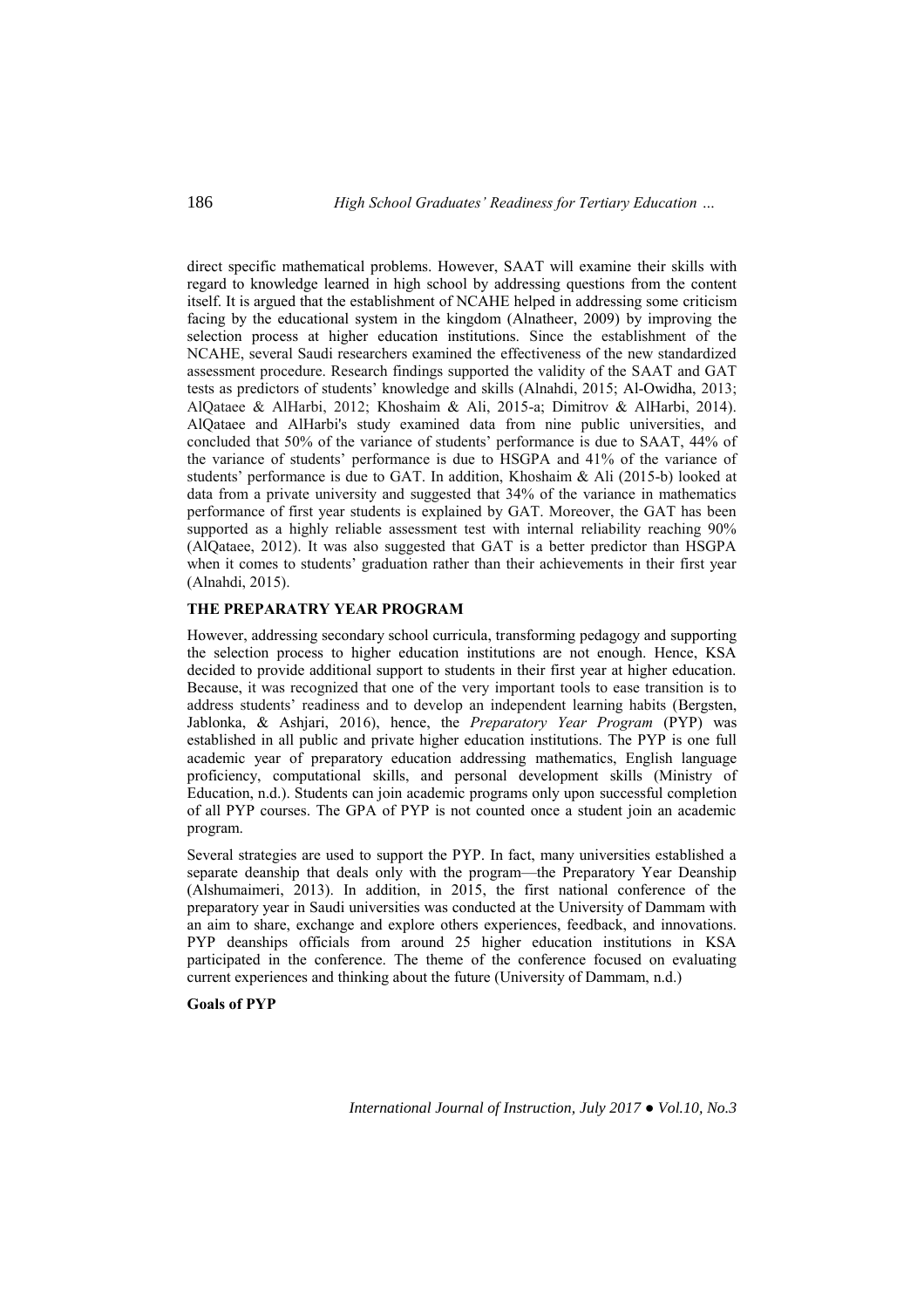One of the aims of PYP is to overcome the cultural spoon-feeding phenomena. PYP aims to transfer students from the comfortable guided teaching methods to a more independent seeking-for-knowledge approach. Students should be self-determinant and pursuant to knowledge. Students are expected to be active instead of passive learners. PYP address students' communication and personal skills. For example, at King Saud University−one of the leading high education institutions in KSA−teachers use elearning and Learning Management System, such as Blackboard, when teaching mathematics PYP courses to support the process of interaction and communication between teachers and students (Al-Jeraiwi, 2015). PYP teachers train students to deal with their new environment and meet the new expectations. They aim to teach students to critic, criticize and analyse instead of memorize. For example, one of the workshops provided in the *First National Conference of Preparatory Year in Saudi Universities* focused on providing "pedagogical tools" to the audience to help them teach critical thinking in their PYP classrooms (University of Dammam, n.d.).

In addition, PYP strives to strengthen students' English proficiency. The largest component of all PYP programs is the English proficiency courses. At KSU for example, PYP students should complete 8 credit hours of English courses per academic semester for two semesters (King Saud university, n.d.) This is designed as twenty contact hours per week for 15 weeks. There is a demand to hire native speakers to teach English in PYP in Saudi Arabian universities. Doing so empowers the process of learning and help students improve their language level faster as they engage not only with the knowledge but also with the culture (Alshumaimeri, 2013). Moreover, all PYP programs contain mathematics courses. PYP mathematics courses are taught in English (for science and medical colleges and schools). The aim is to ensure that students have the basic essential mathematical skills and that they know these skills in English. It is important to mention here that mathematics PYP courses might differ per college; students aiming to join engineering and science colleges will be introduced to more demanding mathematics courses than those perusing administration or humanities. For example, students joining Engineering at KSU should complete calculus I; whereas those aiming for humanities should only complete algebra and basic statistics courses.

#### **Evaluating the PYP**

PYP is deemed valuable not only by policy makers and educators but also by all stakeholders including students themselves (Alghamdi, 2015) and their families (McMullen, 2014). Recent studies have showed that PYP has been achieving its goals, at least partially. For example, Alshumaimeri (2013) suggested that the level of students' motivation increased upon completion of PYP. Hence, this suggests that students are motivationally ready to join their academic programs. In addition, students themselves perceived that the program is effective (Alshumaimeri & Alghamdi, 2009). Moreover, Saudi newspapers have discussed stakeholders' point of views about the PYP and have reported that 24% believe that PYP improves students' skills in English and mathematics; whereas 21% believe that PYP helps in closing the gap between secondary education and higher education (Alenaizy, 2015). It is also important here to mention that Saudi universities are consistently trying to improve the PYP. For example, there is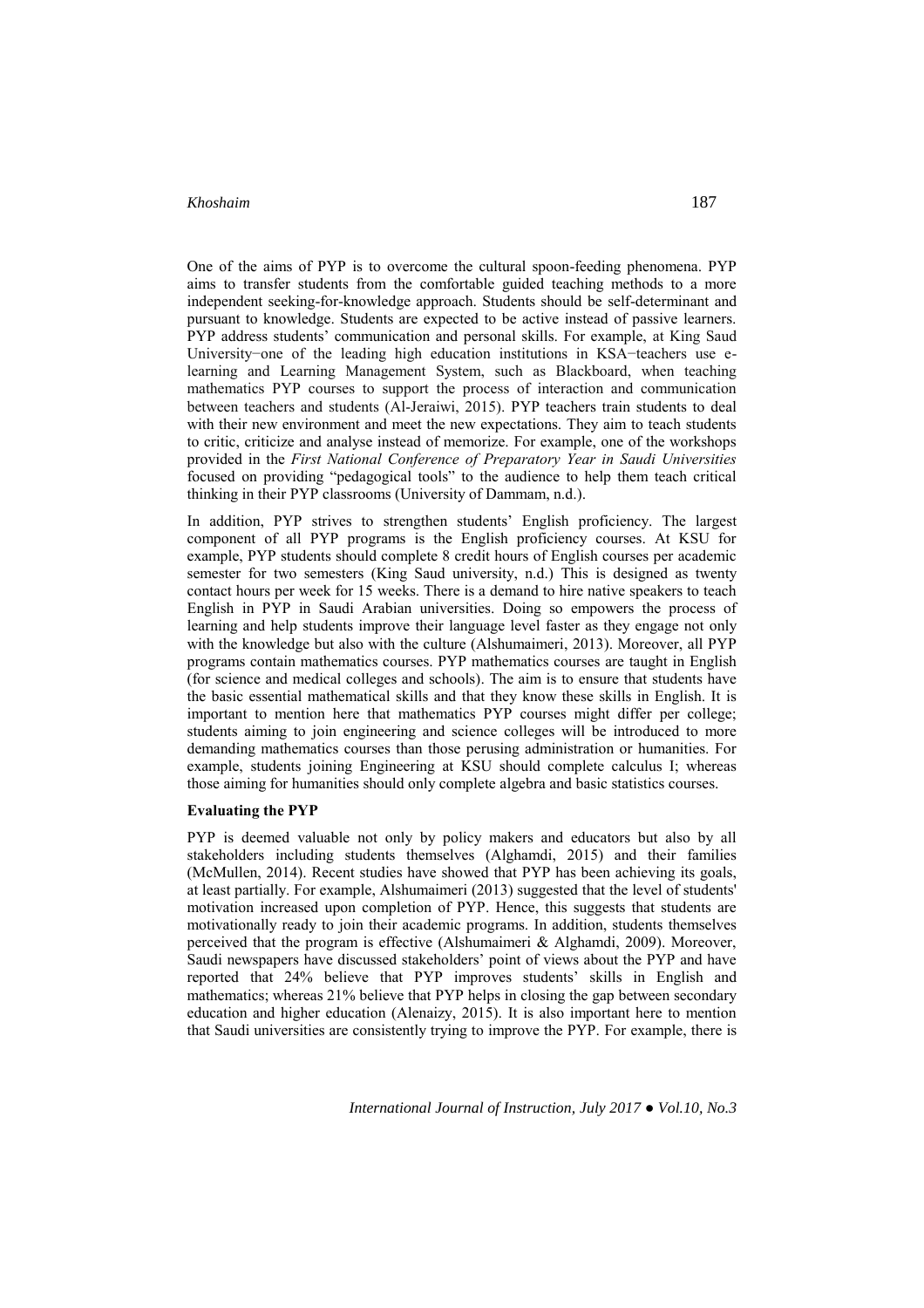a new modular system in the English PYP courses at KFPUM, which places students in the appropriate level of English proficiency and supports a more homogenized section. Moreover, students' English proficiency improved with the modular system as most of them were able to score 500 in the TOEFL exam by the end of the session (Al-assaf, 2015). In addition, in an unpublished study on KSU students—(Center for Excellence in Learning and Teaching,  $2013$ <sup>1</sup>—it was shown that the average GPA of students at the end of the first semester after completing the PYP was  $3.61 / 5.00$ . This GPA was higher than the GPA of students who did not go through the PYP program (average GPA 2.61). Moreover, for those who completed the PYP, the withdraw percentages among males decreased from 26% to 22%. This study also revealed that the correlation between PYP GPA and first year GPA (after completing the PYP) is higher than the correlation between HSGPA or GAT and first year GPA (after completing the PYP). One of the most outstanding outcomes of the study is that students' English proficiency has increased remarkably. Moreover, there is a positive correlation between students' performance in PYP mathematics courses and their performance in program-level mathematics courses. This study indicates that PYP is the right tool to prepare students for higher education and to measure their readiness. The findings similarly implied that PYP has a great influence on preparing students for the demand of college life. They are more independent, responsible, and accountable. Their skills in time management, communication, and research compensations have increased. Their confidence also improved, in addition to their academic skills, English proficiency, mathematical knowledge and health awareness. Overall, students are more ready with the PYP.

## **STAGE II FINDINGS**

This study examined students' performance upon completion of PYP at a private university at KSA. Table 1 below shows the descriptive statistics. Students' average scores were 94.03% for high school and 79.25% for GAT. Average GPA upon completing PYP is  $2.74$  out of  $4.00$ . Female GPA  $(2.94)$  is slightly higher than male GPA (2.54). Similarly, female students' perform is slightly better than male students in mathematics courses; the average GPA for female students is 3.0, whereas the average GPA for male students is 2.486.

| Describitive Blat. Of all variables |             |        |           |           |  |
|-------------------------------------|-------------|--------|-----------|-----------|--|
|                                     | High School | GAT    | PYP GPA   | Math GPA  |  |
| Mean                                | 94.03%      | 79.25% | 2.74/4.00 | 2.74/4.00 |  |
| Std. Deviation                      | 6.57        | 8.29   | 0.75      | 0.95      |  |
| Minimum                             | 70%         | 60%    | 0.89/4.00 | 1.00/4.00 |  |
| Maximum                             | 100%        | 99%    | 4.00/4.00 | 4.00/4.00 |  |
|                                     | 200         | 1200   | 1200      | 1200      |  |

| ×<br>۰.<br>۰.<br>×<br>۰.<br>v |  |
|-------------------------------|--|
|-------------------------------|--|

 $\overline{a}$ 

Descriptive Stat. of all variables

<sup>1</sup> The study was conducted in 2013 by the *Center for Excellence in Learning and Teaching* at King Saud University and was supervised by the Vice Rectorate of Educational and Academic Affairs: [https://celt.ksu.edu.sa/sites/celt.ksu.edu.sa/files/attach/tqwym\\_lsn\\_lthdyry.pdf](https://celt.ksu.edu.sa/sites/celt.ksu.edu.sa/files/attach/tqwym_lsn_lthdyry.pdf)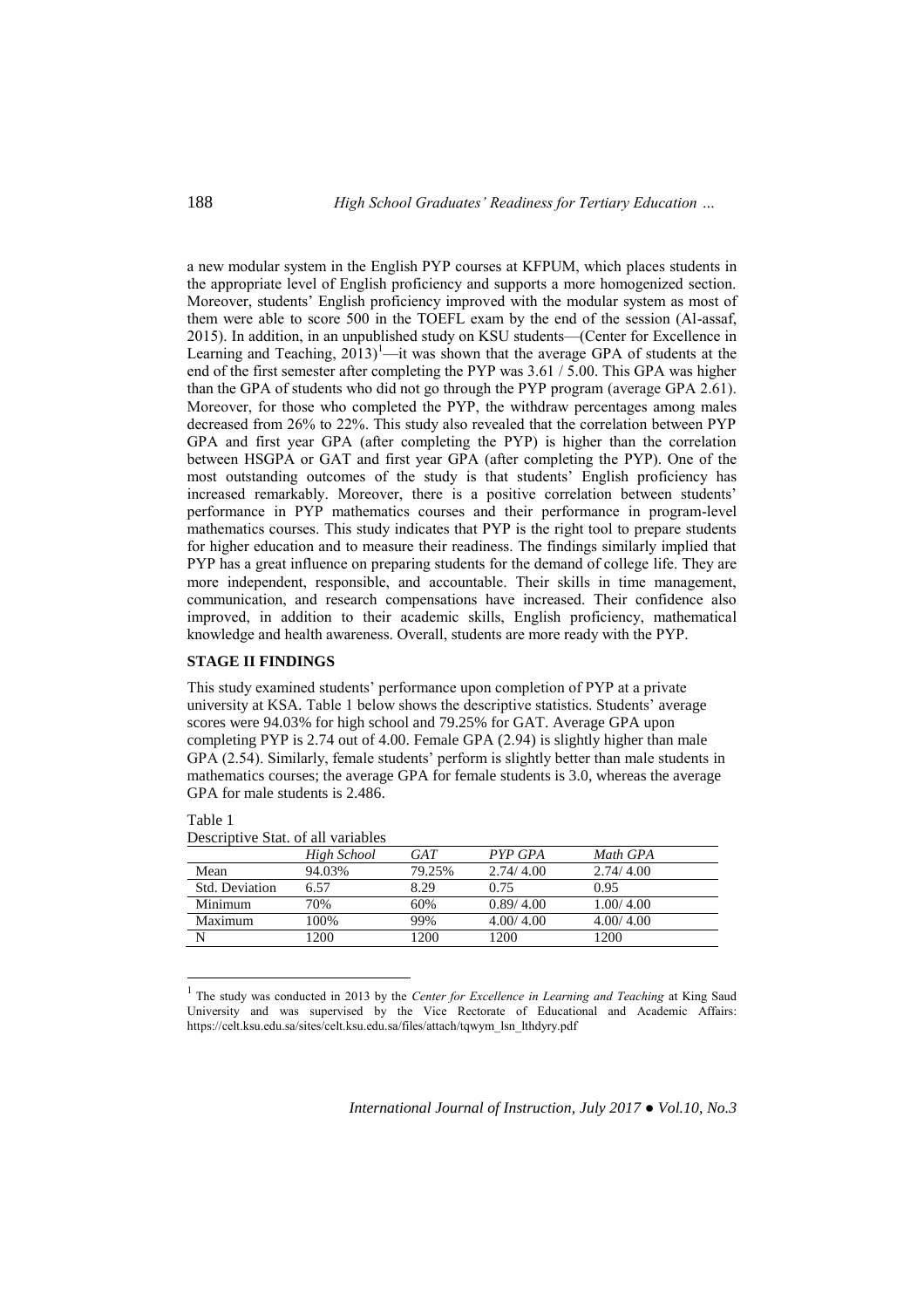Students completed two consecutive basic algebra mathematical courses. Most students did well in the second mathematics course with about 80% passing percentage. However, students struggled in the first course and about 40% failed the course and repeated it.

### **DISCUSSION**

Saudi students face a problem when they move to higher education specifically in their college-level mathematics classes. Their personal characteristic and study style are not compatible with higher education demand. This problem actually is a shared concern in many countries around the world including the U.S; Freshmen U.S. students are more comfortable with teacher-centered classrooms. Stadler, Bengmark, Thunberg, and Winberg (2013) reported that "beginners rely heavily on the teacher, while experienced students re-orient themselves from the teacher to other kinds of mathematical resources" (p. 2436). To address these issues, the education in the KSA has gone under tremendous improvement (Ministry of Education, 2015). Stakeholders have implemented several approaches— at the school level and at the university level—to reduce the challenges of transitions from secondary education to tertiary education: 1) presentations of the contents have changed in all mathematics and science textbooks to address the language barrier; 2) learning style in secondary schools, including the level of tasks given to students, is more demanding to help prepare independent graduates; 3) the assessment and evaluation process is now standardized and use multiple measurements to support the selection process to higher education institutions; 4) finally, a complete one-year program is introduced to help prepare students academically and professionally for college demand. Recent studies have suggested that high school graduates are now more ready than before for higher education.

By looking at a sample from a private university, the descriptive statistics indicates that students' performance is satisfactory. The distribution of grades in mathematics PYP course is normal. However, the passing percentage of the second mathematics course was noticeable to be greater that the first mathematics course. It is clear from examining the content of both courses that the second course is more mathematically demanding. This coincide with Dimitov and AlHarbi (2014) and suggests that the transition challenge affected students' performance; they performed better in a more demanding class once they got used to the environment and learning style.

# **LIMITATION AND FUTURE RESEARCH**

This paper used only descriptive statistics to explain the characteristics of PYP students at one private university. This paper is not making any inferential statistics or claims any prediction about the population. The goal is rather to understand the current situation especially that the education system in Saudi Arabia has gone through several transformations in the past few decades including structure, procedures and content.

Research studies have suggested that high school graduates are probably more prepared now than before for higher education programs (Alshumaimeri, 2013) a claim that is supported by the descriptive statistics in Table 1. Nevertheless, enhancing high school graduates' readiness and adaptation to the new environment has been moving slowly.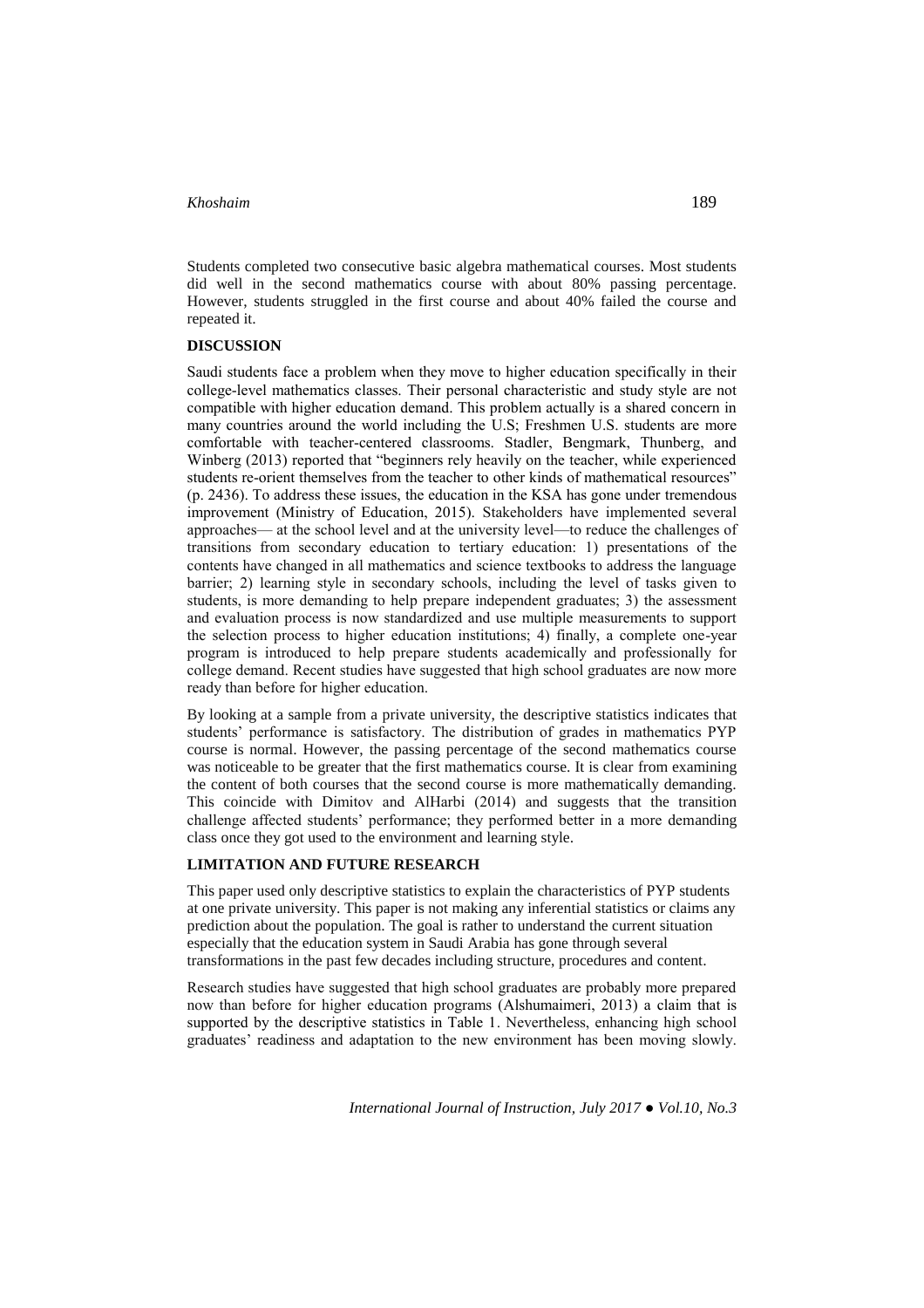The PYP has been established more than a decade ago and the transformation in school curricula and pedagogy have been implemented for over six years; yet, the improvements of high schools' outcomes are hardly recognized. This suggests that there is still more work to be done. The cooperation from all stakeholders to address these challenges, to support curriculum reform, to enhance pre-college programs, and to better prepare high school graduates is urgently needed.

### **REFERENCES**

AlHarbi, K. A. (2012). *High school graduates' performance in aptitude and basic knowledge in the Kingdom of Saudi Arabia* (Report No. TR005-2012). Riyadh, KSA: National Center for Assessment in Higher Education.

Al-Amri, M. (2011). Higher education in Saudi Arabia. *Journal of Higher Education Theory and Practice, 11*(4), 88–91.

Al-Assaf, A. (2015, April). *The Prep year program and KFPUM*. Paper presented at the First National Conference of Preparatory Year in Saudi Universities, Riyadh, KSA.

Alenaizy, B. (2015, April). *The reality of the PYP from the perspectives of Saudi press*. Paper presented at the First National Conference of Preparatory Year in Saudi Universities, Riyadh, KSA.

Alghamdi, M. (2015). Satisfaction of preparatory year students with university services. *World Journal of Education, 5*(5), 117–129.

Al-Jeraiwi, A. (2015, April). *Preparatory year deanship experience at King Saud University in the field of e-learning.* Paper presented at the First National Conference of Preparatory Year in Saudi Universities, Riyadh, KSA.

AlMoshari Alsaud, F. A. (2012). *A vision in the reality of high school education and its developments* (Report No. TR004-2012)*.* Riyadh, KSA: National Center for Assessment in Higher Education.

Alnahdi G. H. (2015). Aptitude tests and successful college students: The predictive validity of the General Aptitude Test (GAT) in Saudi Arabia. *International Educational Studies, 8*(4), 1–6.

Alnatheer, M. A. (2009). AlSaudia fi thail algaema maa Qatar wa Ghana!! [Saudi Arabia at the end of the list with Qatar and Ghana!!] *Majala Almarefh Magazine*, *169.*  Retrieved fro[m http://www.almarefh.org/news.php?action=show&id=599.](http://www.almarefh.org/news.php?action=show&id=599)

Al-Owidha, A. (2013). *The Saudi standardized achievement admission test (SAAT): A study of construct-related validity evidence* (Report No. TR038-2013). Riyadh, KSA: National Center for Assessment in Higher Education.

AlQataee, A. (2012). *Test length and precision: How precise the GAT will be if the test is shortened?* (Report No. TR008-2012). Riyadh, KSA: National Center for Assessment in Higher Education.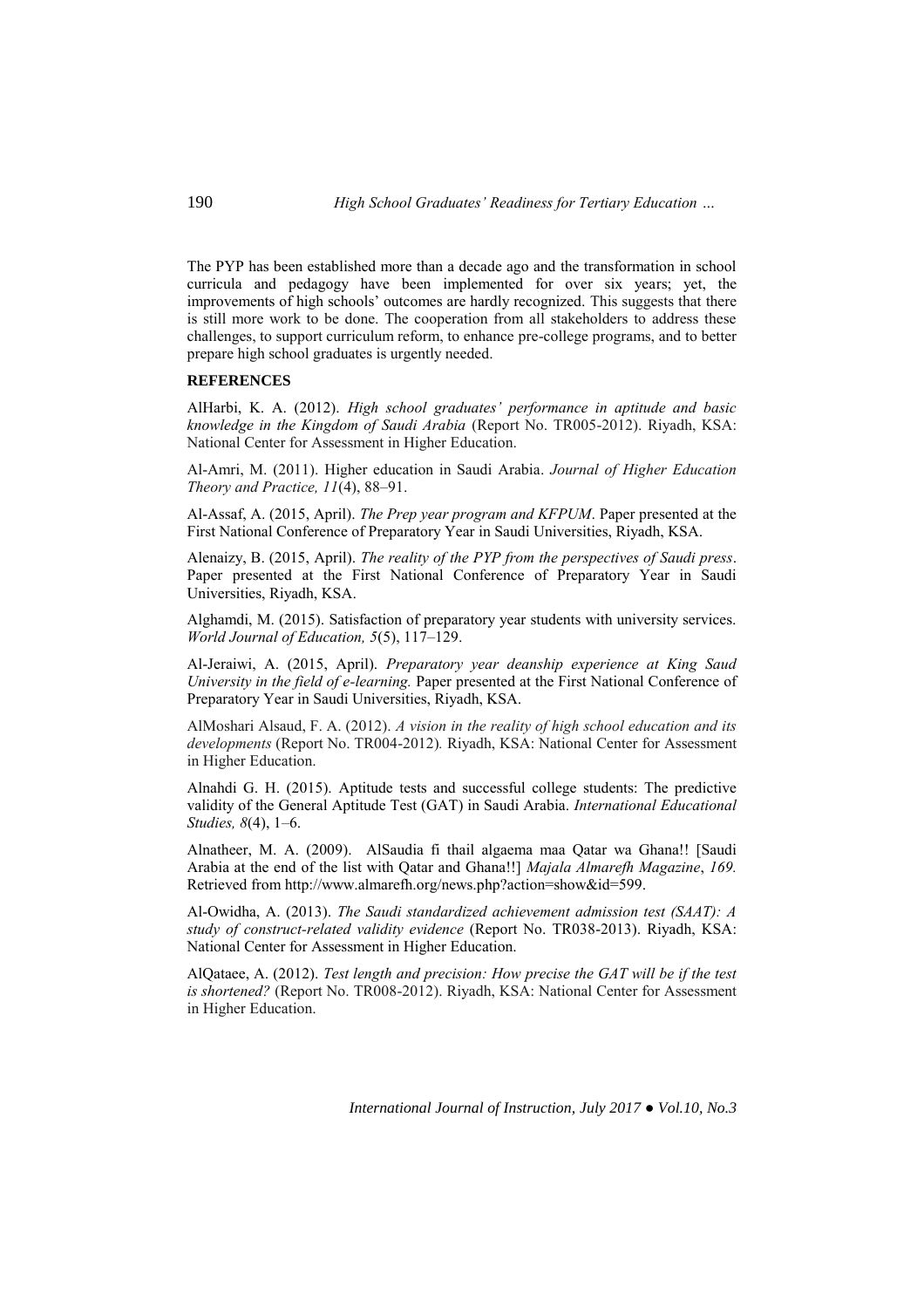AlQataee, A. A., & AlHarbi, K. A. (2012). *The university admission criteria ability to predict the cumulative average for the first year* (Report No. TR009-2012). Riyadh, KSA: National Center for Assessment in Higher Education.

Alsaeed, M. (2012). *Teacher Knowledge That Supports Student Processes in Learning Mathematics: A Study at All-Female Middle Schools in Saudi Arabia* (Doctoral Dissertation). Retrieved from OhioLink. (ohiou1336411716)

Al-Seghayer, K. (2014). The actuality, inefficiency, and needs of EFL teacherpreparation programs in Saudi Arabia. *International Journal of Applied Linguistics & English Literature, 3*(1), 143–151.

Alshehri, M. A., & Ali. H. S. (2016). The compatibility of developed mathematics textbooks' content in Saudi Arabia (Grades 6-8) with NCTM standards. *Journal of Education and Practice, 7*(2), 137–142.

Alshumaimeri, Y. A. (2013). The effect of an intensive English language program on first year university students' motivation. *Journal of Educational & Psychological Sciences, 14*(1), 11–32.

Alshumaimeri, Y., & Alghamdi, F. (2009, March). *Perceptions of Saudi PYP students about the IEP at King Saud University.* Paper presented at IATEFL 43rd Annual Conference, Cardiff, UK.

Bergsten, C., Jablonka, E., & Ashjari, H. (2016, July). *The transition from secondary to tertiary mathematics education—a Swedish study*. Paper presented at the 13th International Congress on Mathematical Education, Hamburg, Germany.

Center for Excellence in Learning and Teaching (2013). *Evaluation PYP at King Saud University.* Unpublished study, Center for Excellence in Learning and Teaching, King Saud University, Riyadh, KSA. Retrieved from [https://celt.ksu.edu.sa/sites/celt.ksu.edu.sa/files/attach/tqwym\\_lsn\\_lthdyry.pdf](https://celt.ksu.edu.sa/sites/celt.ksu.edu.sa/files/attach/tqwym_lsn_lthdyry.pdf)

Dimitov, D., & AlHarbi, K. A. (2014). *Examining students' performance on pre-college tests (GAT and SAAT), college GPA, and post- college tests (PGAT and Teacher Test): The case of science colleges at Saudi universities* (Report No. TR073-2014). Riyadh, KSA: National Center for Assessment in Higher Education.

Excellence Research Center of Science and Mathematics Education. (2011). *Obeikan chair for Science and Mathematics Education organized seminar on "science and mathematics curricula upgrading project: Theory and practice".* Riyadh, KSA: Excellence Research Center of Science and Mathematics Education. Retrieved from <http://ecsme.net/en/index.cfm?method=home.con&ContentID=347>

Hastings, C. J. (2012). *Attitudes and Acculturation: A Qualitative Case Study of EFL Teachers in Saudi Arabia* (Doctoral Dissertation). Retrieved from Dissertation Abstract International. (DAI-A 73/12(E), 1034253505).

Khashoggi, J. (2014, February 8). Saudi Arabia's education system in the spotlight again. *AlHayat Newspaper.* Retrieved from http://www/alhayat.com/opinionsderails/600968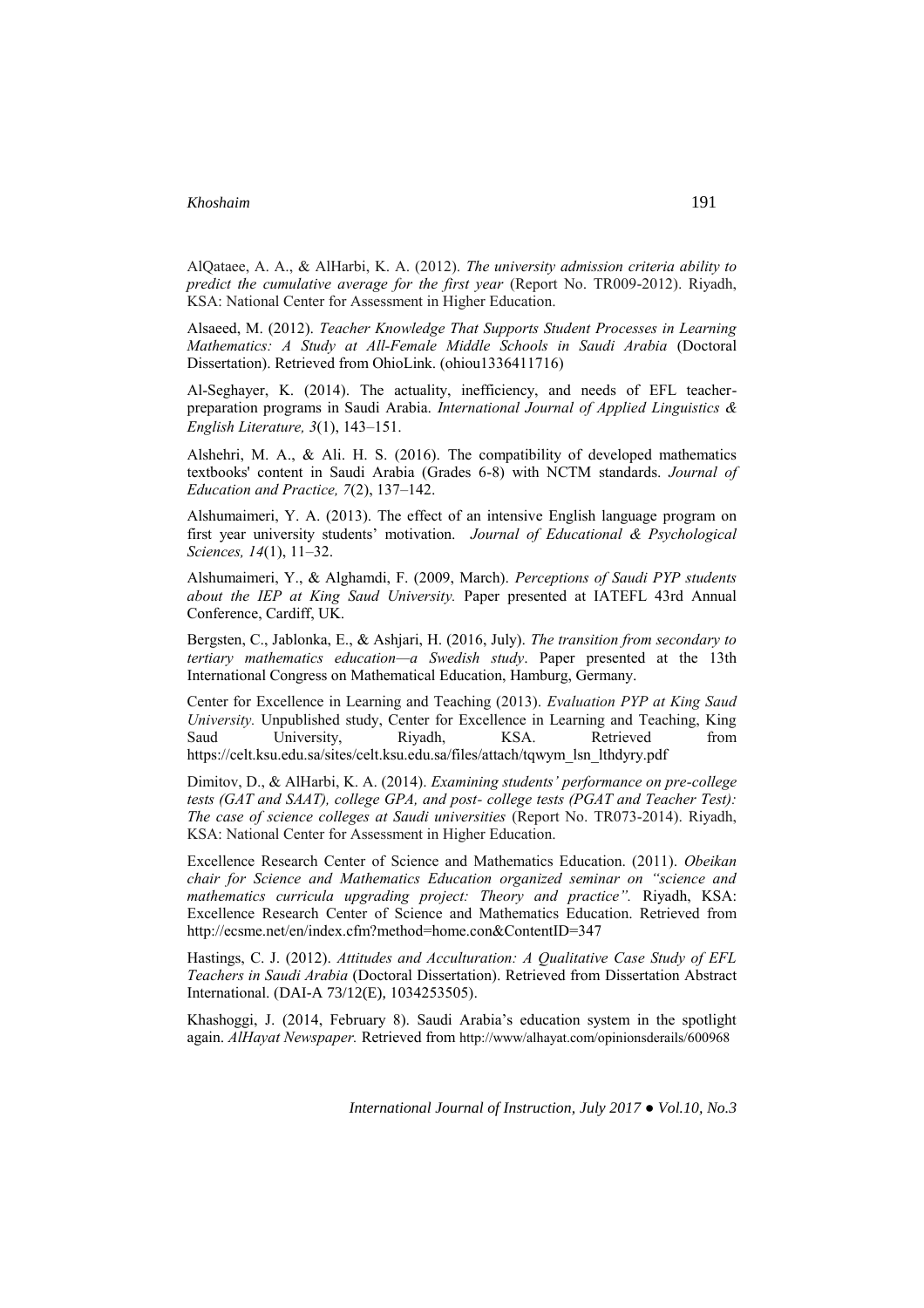Khoshaim, H. B., & Ali, T. (2015). Indicators of students' success at higher education institutions. In F. Uslu (Ed.), Proceedings of the International Conference on Education and Social Sciences (pp. 521–529). Istanbul, Turkey: International Organization Center of Academic Research.

Khoshaim, H. B. & Ali, T. (2015-b). Students' Struggle with First-Year University Mathematics Courses in Saudi Arabia. College Student Journal, 49(4), 588–598.

Lobo, A. (2012). Will we meet again? Examining the reasons why students are leaving first year university courses and moving towards an approach to stop them. *The International Journal of Learning, 18*, 199–212.

McMullen, M. G. (2014). The value and attributes of an effective preparatory English program: Perceptions of Saudi University students. *The English Language Teaching, 7*(7), 131–140.

Ministry of Education. (2015). *Education in the Kingdom of Saudi Arabia: National indicator and international benchmarking*. Riyadh, KSA: Observatory on Education.

Ministry of Education. (n.d.). Retrieved from: [http://www.moe.gov.sa/ar/Pages/default.aspx.](http://www.moe.gov.sa/ar/Pages/default.aspx)

National Center for Assessment in Higher Education (NCAHE). (n.d.). Retrieved from <http://www.qiyas.sa/Sites/English/Tests/Pages/GiftednessAndCreativity.aspx>

Oxford Business Group. (2012). *The report: Saudi Arabia 2012*. London, UK: Author.

Patterson, B. F., Mattern, K. D., & Swerdzewski, P. (2012). Are the best scores the best scores for predicting college success? *Journal of College Admission, 21*(7), 35–45.

Radcliffe, R. A., & Bos, B. (2013). Strategies to prepare middle school and high school students for college and career readiness. *The Clearing House: A Journal of Educational Strategies, 86*(4), 136–141. doi: 10.1080/00098655.2013.782850

Rahman, M. M., & Alhaisoni, E. (2013). Teaching English in Saudi Arabia: Prospects and challenges. *Academic Research International, 14*(1), 112–118.

Stadler, E., Bengmark, S., Thunberg, H., & Winberg, M. (2013). Approaches to learning mathematics–differences between beginning and experienced university students. In B. Ubuz, C. Haser, & M. Mariotti (Eds.), *Proceedings of the Congress of the European Society for Research in Mathematics Education,* 8*,* 2436–2445. Ankara, Turkey: Middle East Technical University.

University of Dammam. (n.d.). Retrieved from [http://www.uod.edu.sa/en/events/the](http://www.uod.edu.sa/en/events/the-first-national-conference-for-the-preparatory-year-in-saudi-universities)[first-national-conference-for-the-preparatory-year-in-saudi-universities.](http://www.uod.edu.sa/en/events/the-first-national-conference-for-the-preparatory-year-in-saudi-universities)

Uyar, A., & Güngörmüş, A. H. (2011). Factors associated with student performance in financial accounting course. *European Journal of Economic and Political Studies, 4*(2), 139–154.

Zwick, R., & Sklar, J. C. (2005). Predicting college grades and degree completion using high school grades and SAT scores: The role of student ethnicity and first language.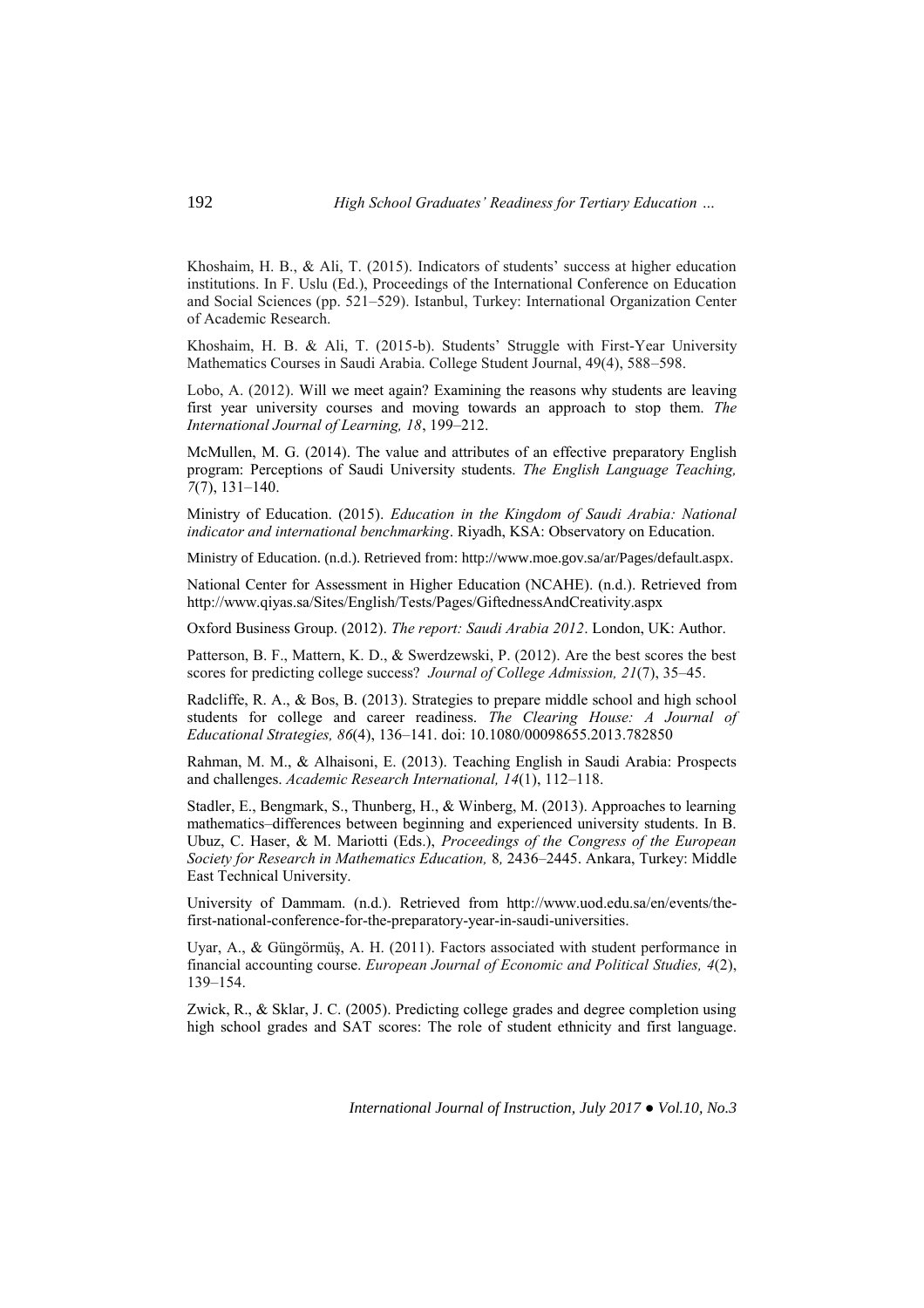*American Educational Research Journal, 42*(3), 439–464. doi: 10.3102/00028312042003439.

#### **Turkish Abstract Suudi Arabistan'daki Lise Mezunlarının Yükseköğretime Hazırlık Durumu**

Suudi Arabistan'daki eğitim sisteminde niceliksel ve niteliksel olarak büyük bir iyileşme olmuştur. Bununla birlikte, birçok araştırmacı lise mezunlarının yüksek öğretime hazır olmadığını belirtmişlerdir. Özellikle akademik programlar için matematiksel yeterlilikler ve ileri yeterlilik becerileri göz önüne alındığında, Suudi öğrencilerin eksiklerinin olduğu bulunmuştur. Bu öğrencilerin birçoğu, yükseköğretime başladığında ilk yıldan itibaren başarısız olur ve eğitimini bırakır. Bu bağlamda ortaöğretimden yüksek öğretime geçişteki zorlukları ele alan çeşitli yaklaşımlar geliştirilmiştir. Bu girişimlerden bazıları okul müfredatını ele almış; diğerleri ise üniversitelerindeki ilk yıllarında öğrencilerin yeterliliklerini artırmaya odaklanmışlardır.

Anahtar Kelimeler: yüksek öğretim, matematik yeterlilikleri, hazırlık yılı programı, yükseköğretime geçiş

#### **French Abstract**

#### **L'empressement de Diplômés de Lycée pour Enseignement supérieur dans l'Arabie Saoudite**

Il y a eu une amélioration énorme du système éducatif dans l'Arabie Saoudite quantitativement et qualitativement. Néanmoins, beaucoup de chercheurs ont indiqué que les diplômés de lycée ne sont pas prêts pour l'enseignement supérieur. Particulièrement en considérant des compensations mathématiques, des compétences haut exigées pour des programmes universitaires tertiaires, des étudiants saoudiens ont été trouvés déficients. Beaucoup eux et par conséquent laisser tomber, quitté - de la toute première année. Il y a eu plusieurs approches qui ont relevé le défi de transition de l'enseignement secondaire à l'enseignement supérieur. Certaines de ces tentatives ont adressé des programmes d'études scolaires. D'autres concentrés sur les compensations d'étudiants d'amélioration pendant leur première année à université.

Mots Clés: enseignement supérieur, compétences mathématiques, programme d'année préparatoire, transition à enseignement supérieur

#### **Arabic Abstract**

#### **استعداد خريجي المدارس الثانوية للتعليم العالي في المملكة العربية السعودية**

وقد حدث تحسن كبير في نظام التعليم في المملكة العربية السعودية كميا ونوعيا. ومع ذلك، أشار العديد من الباحثين إلى أن خريجي المدارس الثانوية غير مستعدين للتعليم العالي ولا سيما عند النظر في التعويضات الرياضية، والمهارات المطلوبة بشدة للبرامج الأكاديمية العليا، تم العثور على الطلاب السعوديين ناقصة. الكثير منهم تفشل، وبالتالي، استقال من السنة الأولى وهناك عدة نهج تعالج تحدي الانتقال من التعليم الثانوي إلى التعليم العالمي وتناولت بعض هذه المحاولات المناهج المدرسية ركز آخرون على تحسين تعويضات الطلاب خلال السنة الأولى في الجامعة

الكلمات الرئيسية: التعليم العالي، الكفاءات الرياضية، برنامج السنة التحضيرية، االنتقال إلى التعليم العالي